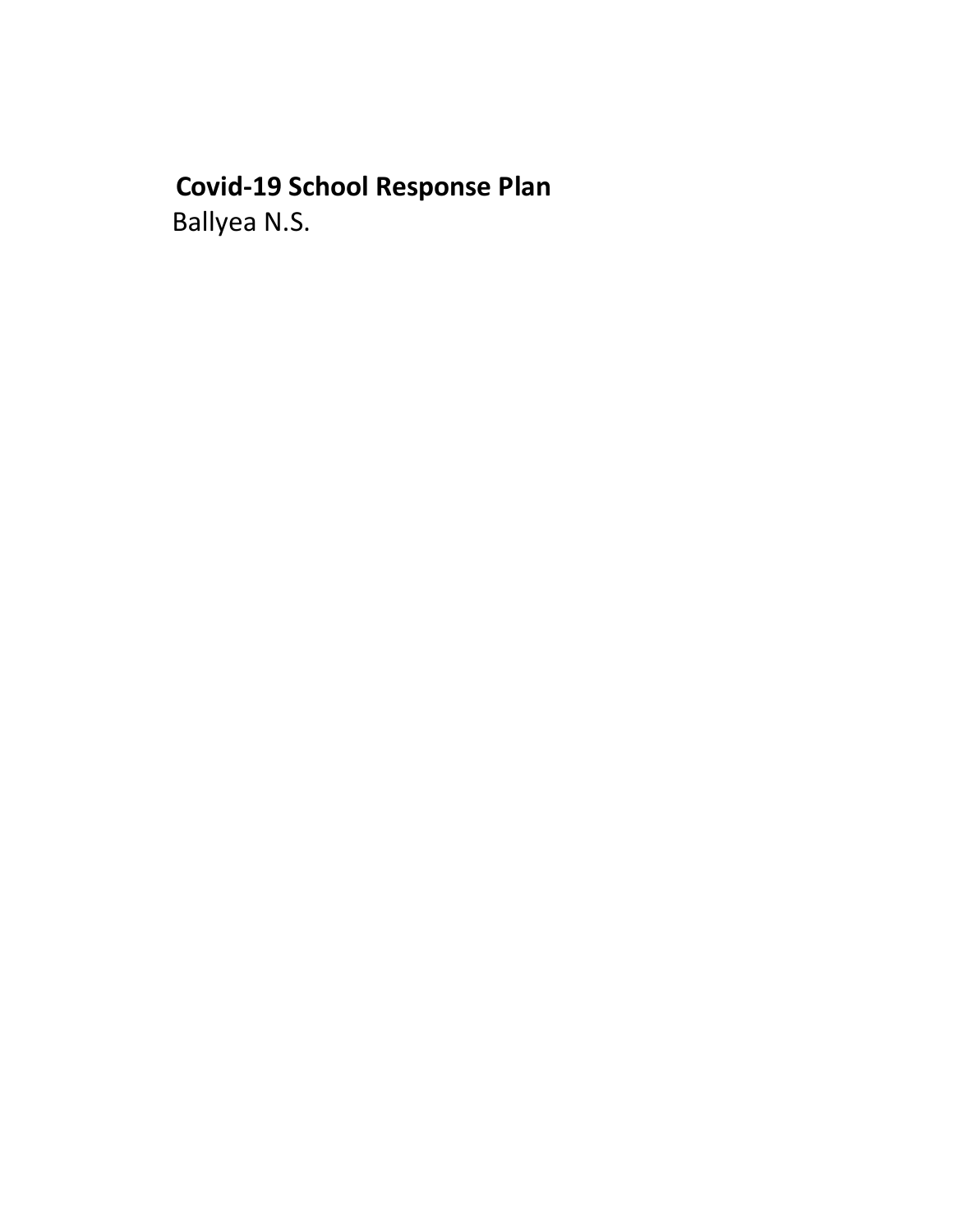#### **Introduction**

This Covid-19 Response Plan is designed to support the staff and Board of Management of Ballyea N.S. in putting measures in place that will prevent the spread of Covid-19 in Ballyea N.S.

The Covid-19 Response Plan details the policies and practices necessary for a school to meet the Government's 'Return to Work Safely Protocol', the Department of Education and Skills plan for school reopening and to prevent the spread of Covid-19 in the school environment. The plan incorporates current advice about measures to reduce the spread of Covid-19 in the community issued by the National Public Health Emergency Team (NPHET).

It is important that the resumption of school based teaching and learning and the reopening of school facilities comply with the protocol to minimise the risk to students, staff and others. As the advice issued by NPHET continues to evolve, this protocol and the measures management and staff need to address may also change.

The response plan will support the sustainable reopening of our school where the overriding objective is to protect the health of staff and pupils while promoting the educational and development needs of the children in the school.

In line with the Return to Work Safely Protocol, the key to a safe and continued return to work, and re-opening of our schools requires strong communication and a shared collaborative approach between the Board of management, staff, pupils and parents. This document aims to provide details of:

- 1. COVID-19 School Policy
- 2. Planning and Preparing for Return to School
- 3. Return to work safely and Lead Worker Representative(s)
- 4. Safety Statement and Risk Assessment
- 5. General advice to prevent the spread of the virus
- 6. Procedure for Returning to Work (RTW)
- 7. Control Measures
- 8. Dealing with a suspected case of Covid-19
- 9. Staff Duties
- 10. Covid related absence management
- 11. Employee Assistance and Wellbeing Programme

The assistance and cooperation of all staff, pupils, parents/guardians, contractors and visitors is critical to the success of the plan.

Every effort is made to ensure the accuracy of the information provided in this document. However, should errors or omissions be identified, please notify us so that appropriate measures can be taken to rectify same.

Note: The plan is a live working document and may be reviewed and amended to take into account new guidance from www.Gov.ie, www.dbei.ie www.hse.ie, www.hpsc.ie, www.hsa.ie; www.education.ie; 3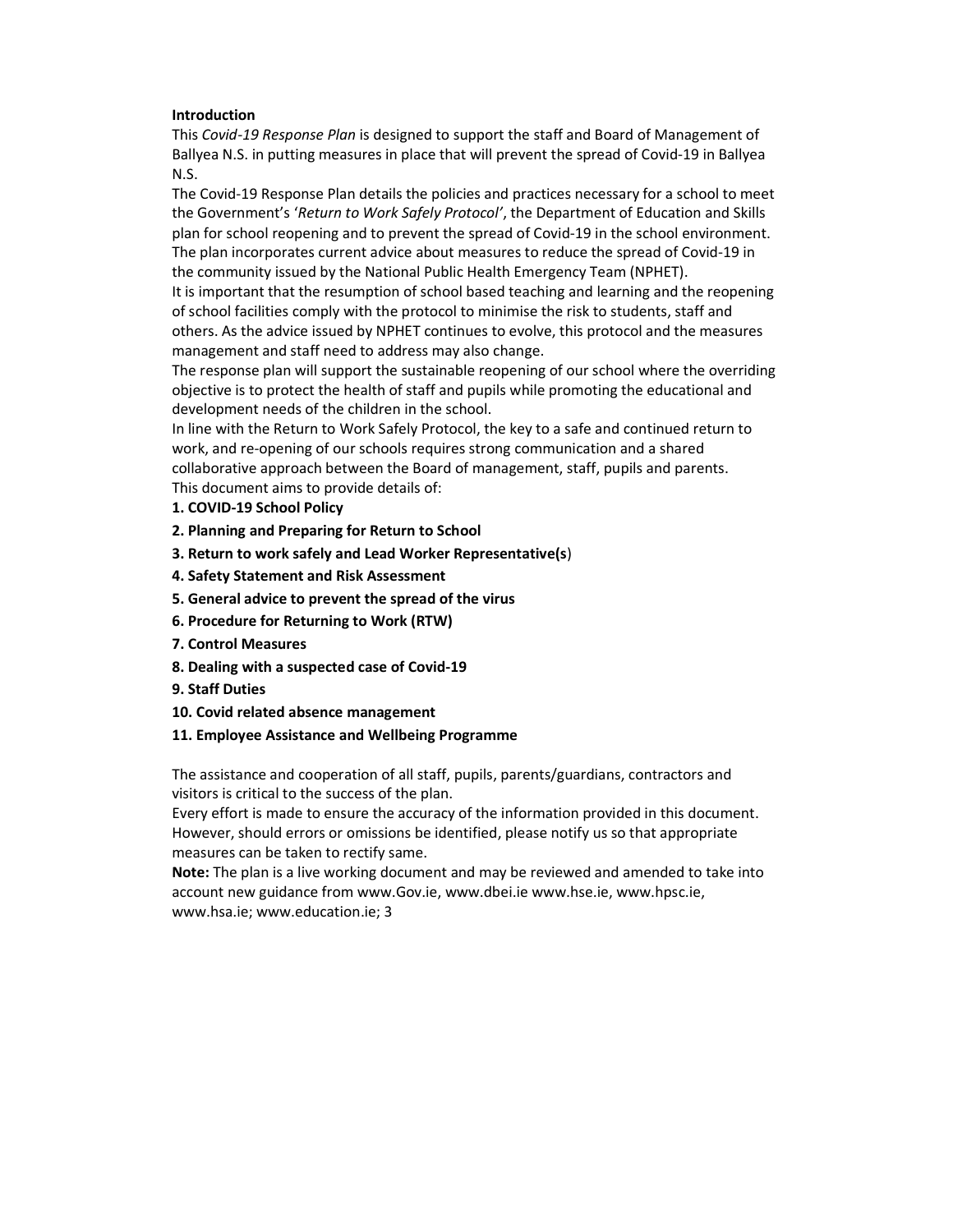## 1. Ballyea N.S. COVID-19 Policy

This COVID-19 policy outlines our commitment as a school to implement the plan and help prevent the spread of the virus. The policy will be signed and dated by the Principal and Chairperson of the Board of Management and brought to the attention of staff, pupils, parents and others.

## COVID 19 Policy Statement

Ballyea N.S. is committed to providing a safe and healthy workplace for all our staff and a safe learning environment for all our pupils. To ensure that, we have developed the following COVID-19 Response Plan. The BOM and all school staff are responsible for the implementation of this plan and a combined effort will help contain the spread of the virus. We will:

- continue to monitor our COVID-19 response and amend this plan in consultation with our staff
- provide up to date information to our staff and pupils on the Public Health advice issued by the HSE and Gov.ie
- display information on the signs and symptoms of COVID-19 and correct handwashing techniques
- agree with staff, a worker representative who is easily identifiable to carry out the role outlined in this plan in relation to summer provision
- inform all staff and pupils of essential hygiene and respiratory etiquette and physical distancing requirements
- adapt the school to facilitate physical distancing as appropriate in line with the guidance and direction of the Department of Education and Skills
- keep a contact log to help with contact tracing
- ensure staff and pupils engage with the induction / familiarisation briefing provided by the Department of Education and Skills
- implement the agreed procedures to be followed in the event of someone showing symptoms of COVID-19 while at school
- provide instructions for staff and pupils to follow if they develop signs and symptoms of COVID-19 during school time
- implement cleaning in line with Department of Education and Skills advice

All school staff will be consulted on an ongoing basis and feedback is encouraged on any concerns, issues or suggestions.

This can be done through the Lead Worker Representatives:

Signed: \_\_\_\_\_\_\_\_\_\_\_\_\_\_\_\_\_\_\_\_\_\_\_\_\_\_\_\_\_\_\_\_\_ Date: \_\_\_\_\_\_\_\_\_\_\_\_\_\_\_\_\_\_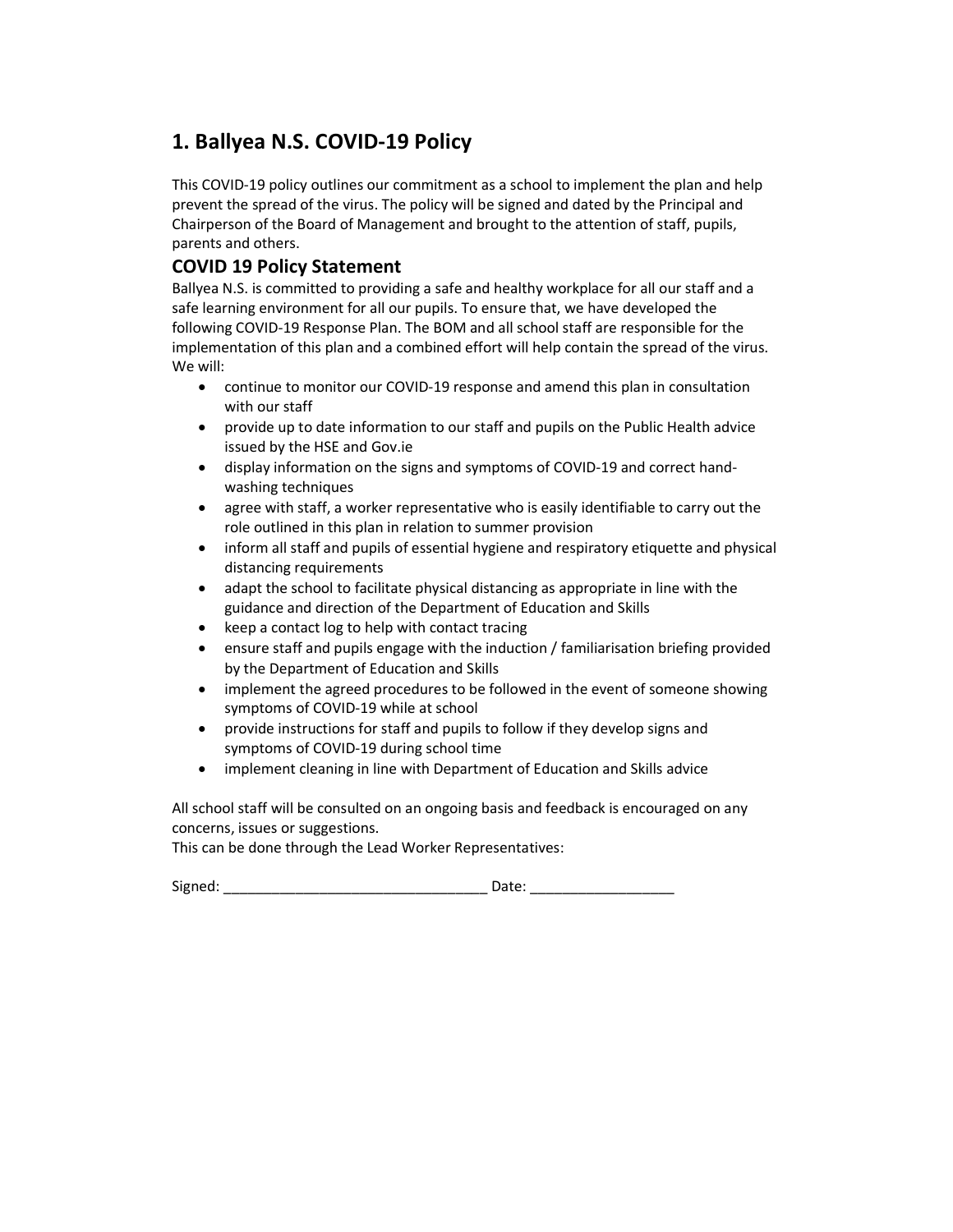#### School Profile

211 pupils 8 Mainstream classes 3 Special Education Teachers (2 shared with other schools) Administrative Principal 2 Part Time SNA posts Full Time Secretary Part Time Caretaker 2 Cleaners

All classrooms in the school are 60 metres squared.

There are toilets and sinks in each classroom. There are two entrances and exits to the school building.

#### Human Resources allocated through additional funding from DES

Aide  $-2$  days Deputy Principal – 5 Leadership and Administration Days

## **Assumptions**

School will re-open for all pupils on Monday  $30<sup>th</sup>$  of August 2021 All parents must e-mail the school (ballyeans  $(a)$  gmail.com) on Saturday the 29<sup>th</sup> of August stating that your child/children are Covid free and are not showing any symptoms of having the virus.

#### Key Dates

.

## Week beginning Monday 2<sup>nd</sup> August

Organise BOM and ISM meeting to discuss and allocate tasks (Possible tasks listed at the end of this document)

Contact PA Committee and ask for questions/concerns from the perspective of parents. These can be addressed in the BOM's final plan.

Contact the school community and inform everyone that the BOM's Covid-19 Response Plan will be published on August  $16<sup>th</sup>$ , two weeks in advance of school reopening.

Appoint 'Aide'

Elect Lead Worker Representative and Deputy Lead Worker Representative. Draw up list of PPE and sanitation that has been purchased to date and outline any further purchases that may be required..

## Week beginning Monday 9<sup>th</sup> August

Organise BOM, ISM and Staff meetings to monitor progress against tasks. BOM to finalise and sign COvid-19 Response Plan

## Week beginning Monday 16<sup>th</sup> August

Publish Covid-19 Response Plan to school community Organise BOM, ISM and Staff meetings to monitor progress against tasks.

## Week beginning Monday 23rd August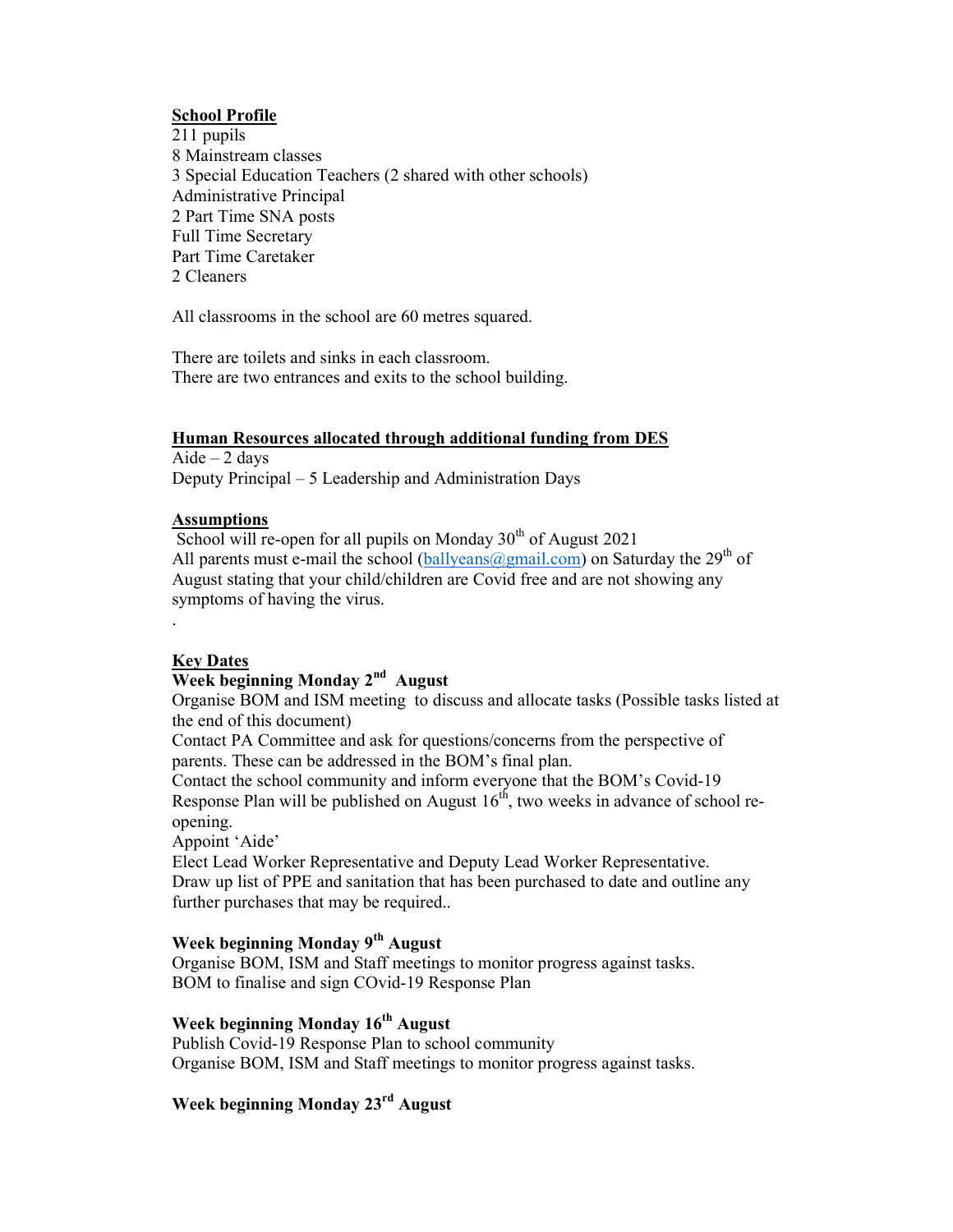Organise BOM, ISM and Staff meetings to monitor progress against tasks. Encourage all staff members take some time for themselves and their families this week.

#### Week prior to school opening

Friday – all staff on site to finalise arrangements Monday – welcome children back to school

#### Usual School Hours

9.20 – 2.00p.m. Infants  $9.20 - 3.00$ p.m. First to Sixth Under normal circumstances parents/guardians have access to the school yard both before and after school.

#### **Staggered Drop Off and Collection Times**

To help with reducing the amount of traffic around the school gates parents/guardians are asked to drop and go as quickly as possible.

All the children will enter and leave the building through the Front Door.

Unfortunately, it will not be possible for parents/guardians to come onto the school grounds before/after school. To minimise the risks, and to help us to maintain social distancing, the children may not come onto the school grounds before the school doors open at 9.00a.m.

Separate arrangements will be put in place for junior infants on their first day. They will arrive at school at 10am when all other classes are settled. Their parents/guardians will be allowed to enter the school yard where they will maintain a social distance of 2metres from all others. They will leave their child in the yard where they will be collected by their teacher.

#### Morning:

All class teachers will be in their classrooms by 9.10a.m.

Parents are asked to 'drop and go' in the car park anytime between 9.00a.m. and 9.40a.m. No parking will be allowed.

Children will go directly to their classrooms on arrival. Other staff members (including Special Education Teachers, SNAs and the Principal) will be available outside and inside the building to receive the children and to help them to their classrooms.

#### Afternoon:

(Special arrangements will be put in place for Junior Infants for the first two weeks of the school year: they will finish school at 12.30pm and will be walked to the school gate to be collected by their parents/guardians)

From 13th September onwards: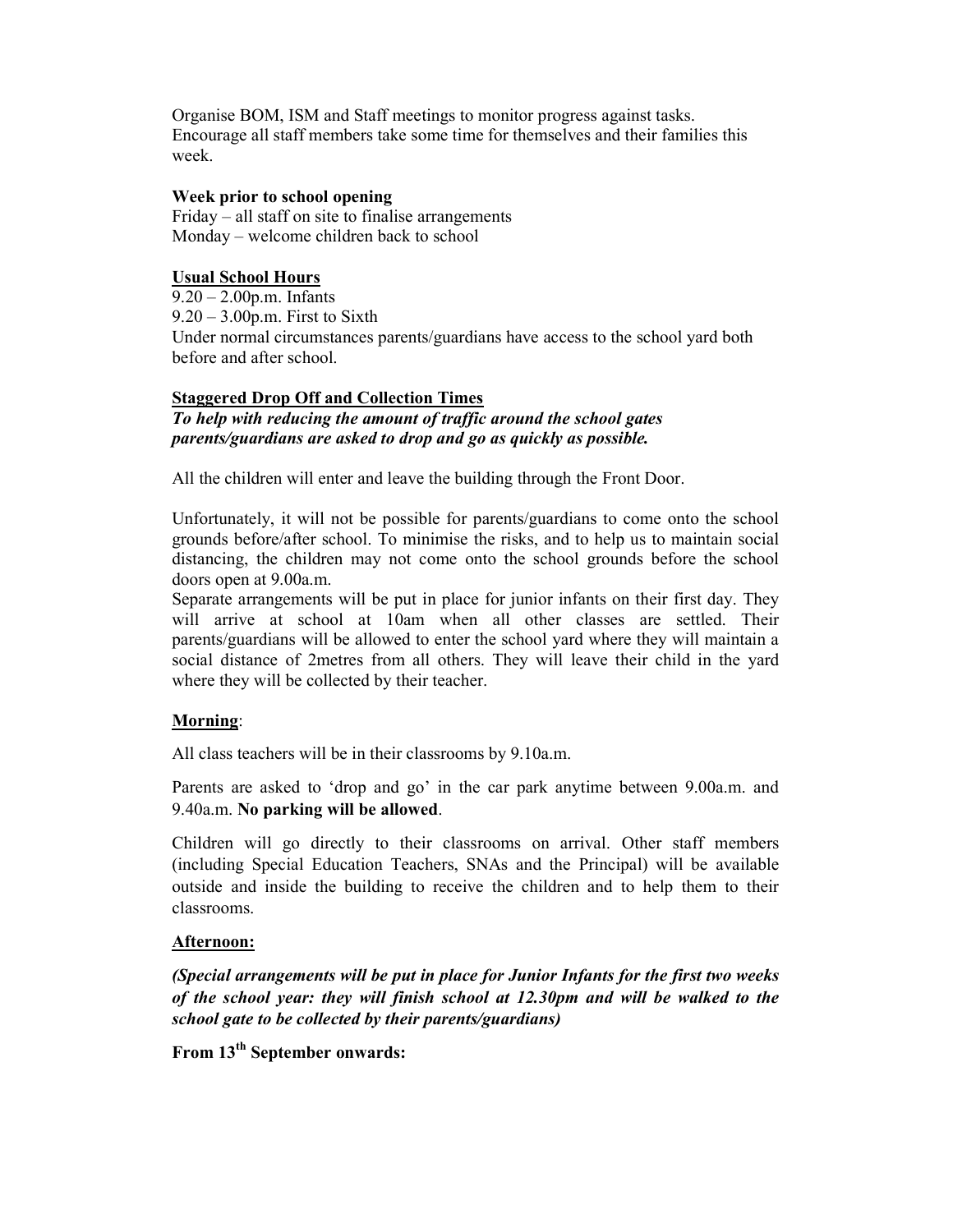2p.m. Class teacher will bring Junior Infants to the school gate on the left, Parents/Guardians are asked to drive up, 'pick up and go' until 2.10p.m. No parking will be allowed.

## From 31<sup>st</sup> August onwards:

2.00p.m. Class teacher will bring **Senior Infants** to the school gate on the right. Parents/Guardians are asked to drive up, 'pick up and go' until 2.10p.m.

2.50p.m. Class teachers will bring First and Second Class to the school gate. Parents/Guardians are asked to drive up, 'pick up and go' until 3.00p.m. Families that have children in Third, Fourth, Fifth or Sixth Class as well as in First and Second Class, may collect all their children at this time. These classes will use the gate on the left.

3.00p.m. Class teachers will bring Third, Fourth, Fifth and Sixth Classes to the school gate. Parents/Guardians are asked to drive up, 'pick up and go'. These classes will use the gate on the right. Supervision will be provided until 3.10p.m. Fifth class will exit each evening through the gate at the top of the steps towards the community centre. They may be collected there.

Parents/Guardians who walk to the school to collect children are asked to maintain a social distance outside the school gate.

## This system will apply rain, hail or shine so please make sure that your child comes to school prepared for the weather!

## Summarised Timetable for Drop Off and Pick Up

| 9.10          | All staff to be present to support arrival of pupils                                                                                      |  |
|---------------|-------------------------------------------------------------------------------------------------------------------------------------------|--|
|               | Class teachers to be in their classrooms                                                                                                  |  |
|               | SETs, SNAs and Principal to support arrival of pupils                                                                                     |  |
| $9.00 - 9.40$ | Arrival of pupils – Stop, Drop, Go system. No adults to enter the<br>school yard. Children to go straight to their classrooms on arrival. |  |
| 2.00          | Stop, pick up $go - Junior$ Infants                                                                                                       |  |
| 2.00          | Stop, pick up, $go$ – Senior Infants                                                                                                      |  |
| 2.50          | Stop, pick up $go$ – First and Second                                                                                                     |  |
| 3.00          | Stop, pick up $go$ – Third, Fourth, Fifth, Sixth                                                                                          |  |

## **Breaktimes**

The DES guidelines state that the risk of transmission from contact with outside surfaces or play areas is low.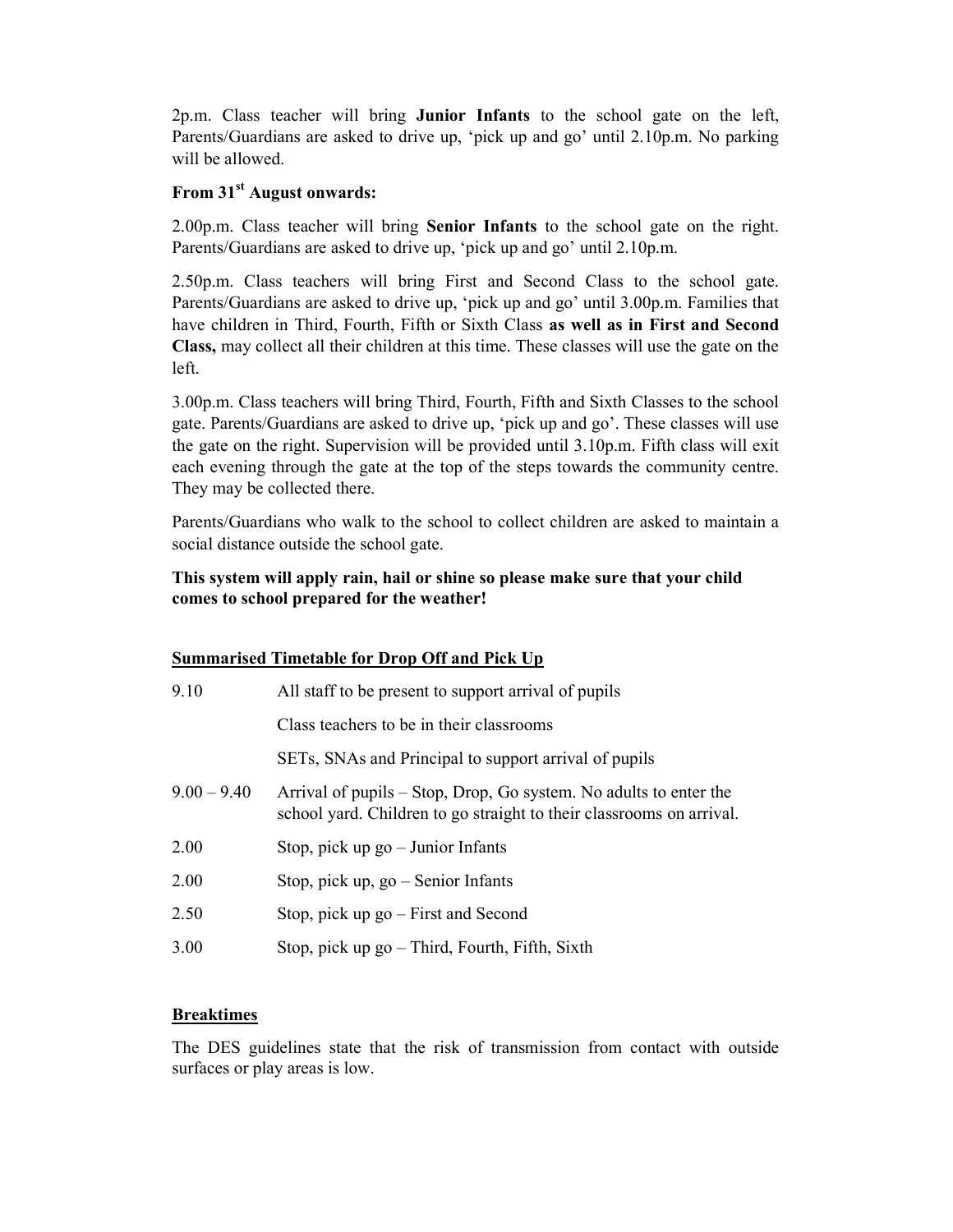- 10.55-11.05 Break for Junior Infants, First, Third and Fifth classes
- 11.15-11.25 Break for Senior Infants, Second, Fourth and Sixth classes
- 12.25-12.55 Lunch for Junior Infants, First, Third and Fifth Classes

12.55-1.25 Lunch for Senior Infants, Second, Fourth and Sixth Classes.

The yard will be divided into four areas with one class per area, divided off by cones.

The yard areas are:

- 1. junior yard
- 2. Astro turf and area to the right of the Astro turf.
- 3. Trim trail equipment and Playground equipment at the back of the school and pond area.
- 4. Basketball court and coloured wall area at the side of the school.

Classes will rotate on a daily basis. They will spend one whole day in one area and then move to another area on the second day and so on.

#### Yard Supervision

A rota will be organised based on Class Bubbles and the SETs allocated to those classes.

#### Changes to Classroom and School Layout and to School Routines

The DES guidelines recognise that a common-sense approach is needed in our Primary schools. To that end, every effort will be made to limit interaction within classrooms, to limit contact between class groups and to limit the sharing of common facilities.

The children and their teachers will work in Class Bubbles. A Class Bubble is a grouping which stays apart from other classes as much as possible. The aim of the system within the school is that class groupings mix only with their own class from arrival at school in the morning until the children go home at the end of the school day.

Class groupings from third to sixth class will operate on a system where four/six children are in a pod. There will be a metre distance between each pod where possible.

#### Team Teaching/Special Education Teachers/Special Needs Assistants

Staff members (particularly Learning Support Teachers and SNAs) can rotate between areas/classes but this will be minimized where possible. When rotation occurs, agreed sanitising routines will be observed.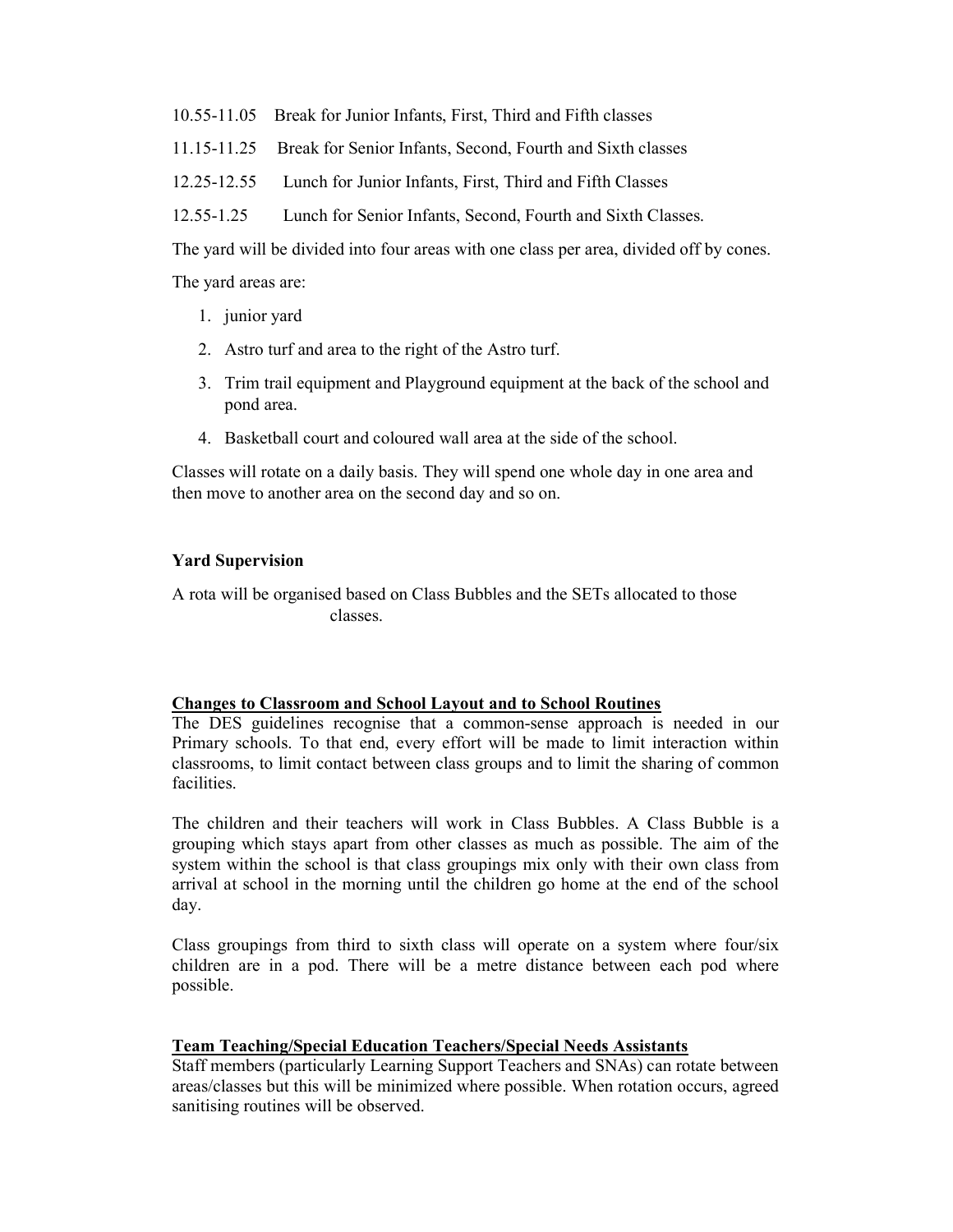In keeping with our Special Education policy, learning support will be provided by a blended approach of in-class support and withdrawal. The provision of support will be organised to ensure our support teachers will work as far as possible, within the confines of a bubble.

- Where a support teacher is working alongside a class teacher in a classroom, both teachers must be mindful of maintaining social distance from one another.
- The tables and chairs in SET rooms will be wiped clean in between different pupils or small groups attending.

#### Junior Infants to Second Class

It is recognised that younger children are unlikely to maintain physical distancing indoors so there is no requirement for children from Junior Infants to Second Class to maintain a physical distance within their Class Bubble.

#### Third Class to Sixth Class

Children from Third Class to Sixth Class will be arranged in Pods within their Class Bubbles, with a maximum of 6 pupils per Pod. As far as possible, each Pod will be at least 1 metre distance from the next Pod. All unnecessary furniture will be removed from these classrooms to create as much space as possible.

## General Purpose (GP) Room

The GP Room may not be used for Assemblies or very large gatherings of people. It may be used for P.E. providing that all doors, handles, touch areas are wiped clean after use and that proper ventilation is maintained. No common PE equipment may be used.

#### Corridors and Stairwells

Briefly passing someone in a hall is very unlikely to contribute significantly to the spread of infection if people do not have physical contact and avoid informal group discussions.

We will observe our usual practice of keeping to the left when on the stairs and in the corridors.

There will be arrows placed on the floor reminding people where to walk.

#### Additional Measures to Limit Interactions

Children will go straight to their classrooms from the yard and will not congregate in the corridors or hallways.

While we will all be delighted to see each other again, hand shaking and hugging will not be allowed.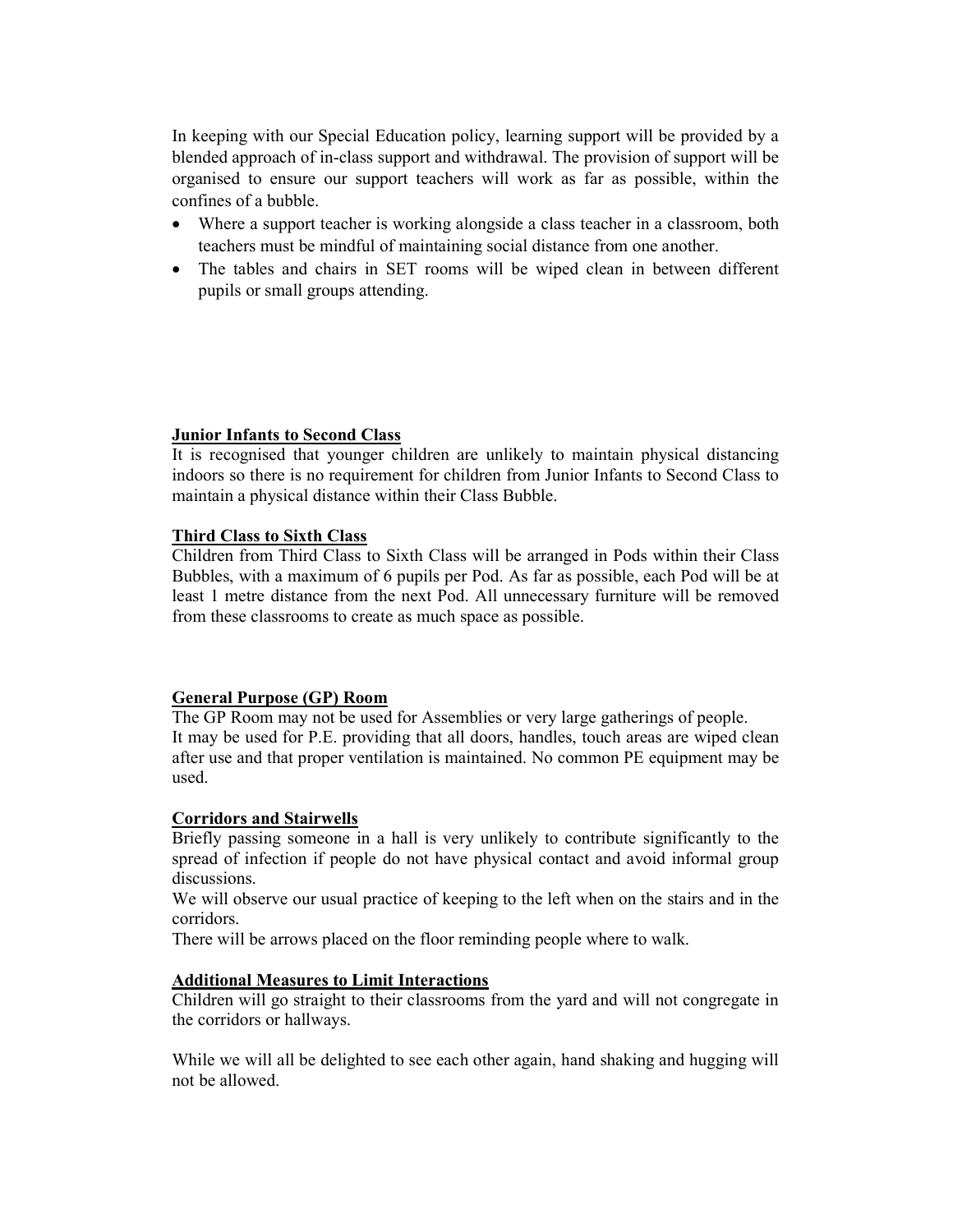#### Doors and Windows

Where practical, all internal doors will be left open to minimise hand contact with common surfaces.

To ensure that classrooms are well ventilated, windows will be kept open as often as possible, and will be opened while children are taking breaks in the playground.

Windows should be opened when children are singing as a group, or when they are playing musical instruments. All musical instruments especially tin whistles should not be shared between pupils.

#### Lunches

Parents/Guardians must make sure that children bring their lunches to school to avoid adults having to come to the school during the day. Please remind your children not to share their food or drinks with other children.

Children will eat their lunches at their desks, as per our usual practice.

#### Books, Copies, Pencils, etc.

Children should use their own books, pens, pencils, etc. and as far as possible should not share with other pupils.

All table tops should remain free of piles of children's books and cases. Books can be stored in pupil's bags or in the classroom storage unit. This is to ensure that the tables can be wiped down at the end of each day.

Teachers tables should also be kept clutter free and teachers books should be stored in the sliderobes. This is to allow for daily cleaning.

#### Uniforms/Tracksuits

There is no guidance or advice to say that school uniforms or tracksuits should be washed every day and this is probably not practical for most families.

We will follow our usual practice in relation to uniforms and tracksuits. Uniforms should be worn every day.

As a school we strongly advise that children should wear their school uniforms or tracksuits only for school related activities. Uniforms or tracksuits should be taken off straight after the child arrives home from school for the day. They should not be worn in after-school facilities, shops, during after-school activities, etc.

#### **Office**

#### Parents should completely avoid calling to the office (except in an emergency).

An online contactless payment system will be set up to minimise the amount of cash that needs to be handled. Parents/Guardians are asked to co-operate in helping to keep school staff safe by arranging for contactless payments. Details of how to set up this to follow.

Children should not be sent to the Secretary's Office or to the Reception area to deliver messages.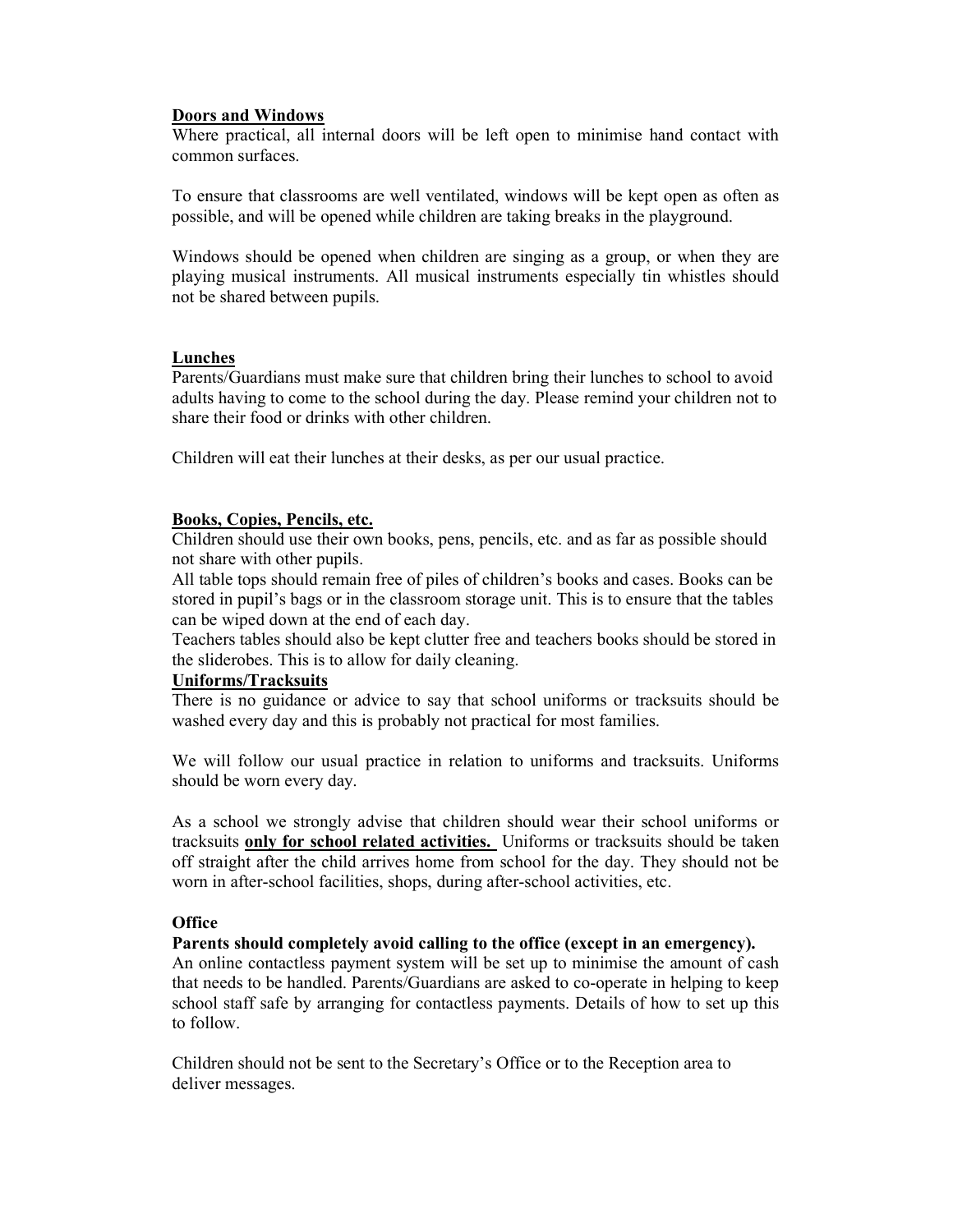As far as possible, staff members should not enter the Office area and should speak with the Secretary through the reception hatch area.

#### Photocopying.

Any staff member who uses the photocopier should clean it down after use with the wipes provided.

## ICT

A timetable will be drawn up for the use of common ICT. Devices should be cleaned after use and before they are returned to the charging trolley.

#### Visiting Teachers/Coaches

The possibility of facilitating extra-curricular activities such as Dancing, Coaching for games, Safe Cycling course, etc. will be explored. However, it is not recommended that children from different bubbles would participate in extra-curricular activities at the same time, for example, during music lessons.

#### Substitute Teachers and SNAs

A copy of the Covid-19 Response Plan will be provided to each substitute teacher/SNA. Substitutes will be required to complete a Return to the Workplace form before they enter a classroom and will be asked to confirm that they have engaged in the online Induction training.

#### Physical Education and P.E. Equipment

Physical Education lessons will take place outside when the weather allows. Staff members and pupils may take additional breaks outside during the school day. All classes are encouraged to do this.

## Parent/ Teacher Meetings

Parent/Teacher Meetings may take place via phone/ Zoom or be postponed. We will assess the situation closer to the time.

#### Staffroom

All staff members should maintain a physical distance of 2 metres when they are not engaged in teaching e.g. when they are using the staff room and arriving to work. If 2m cannot be maintained in staff groups, face coverings should be worn.

Perspex has been placed in the centre of the staffroom table for extra safety.

Staff meetings will be held remotely or in small groups or in large spaces to facilitate physical distancing.

Staff members bring may their own cups, bottles, cutlery, etc. to school and avoid sharing utensils in the staffroom as far as possible, otherwise all delph is washed in the dishwasher after each break.

## Teaching and Learning

As a staff, we are very aware that the children have been away from school since March  $12<sup>th</sup>$ . We appreciate the time and effort that went into Home Learning, and we recognise the challenges that Home Learning presented for all families.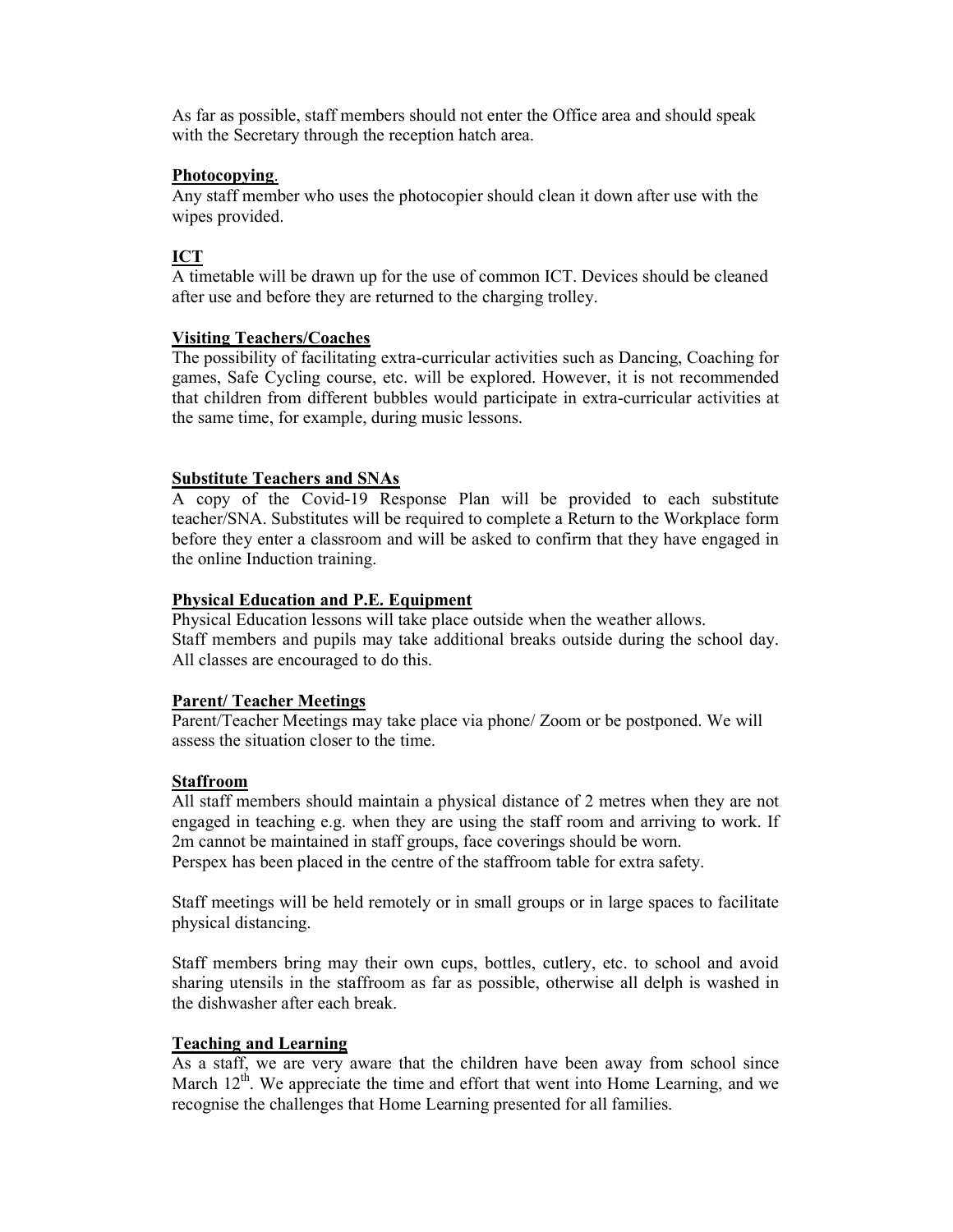Each child will be in a different place in relation to his/her learning, and we wish to assure you that staff will take that into consideration when planning for Teaching and Learning during the 2021/22 school year.

The Department of Education and Skills has published Curriculum guidelines for us, and we ask you to trust our experience and professional expertise as we work with all the children during the return to school.

#### Supporting the Learning of Children who Cannot Attend School

If a child is not able to attend school for an extended period of time, the class teacher (and/or the Special Education Teacher, where relevant) will provide work to support the child's learning at home and this will be shared with parents/guardians.

The majority of parents have already provided an email address at which the school can contact them to support Home Learning. This will be especially important if the school, or parts of the school have to close due to HSE advice. Parents/Guardians if you have not already done so, please email ballyeans  $@g$  mail.com and you will be added to the Contact List for Home Learning.

#### Wellbeing of the School Community

We will work on the recommended five principles to support the wellbeing of all our pupils and staff. These are promoting:

- A sense of safety
- A sense of calm
- A sense of belonging and connectedness to school
- A sense of self-efficacy and school-community efficacy
- A sense of hope

Our usual practice is to provide support to pupils based on what is known as the Continuum of Support. This is a tiered system that provides Whole School and Classroom Support for all pupils, additional School Support for some pupils, and School Support plus extra targeted intervention for a few pupils with complex needs.

#### The Use of Personal Protective Equipment (PPE)

Staff members are required to wear face masks while teaching and interacting with children and other adults. This is especially important when:

- Assisting with intimate care needs
- Where a suspected case of COVID-19 is identified while the school is in operation

 Where staff are particularly vulnerable to infection but are not on the list of those categorised as people in very high-risk groups or may be living with those who are in the very high-risk category.

 When staff members have to move between classrooms to support children with learning needs.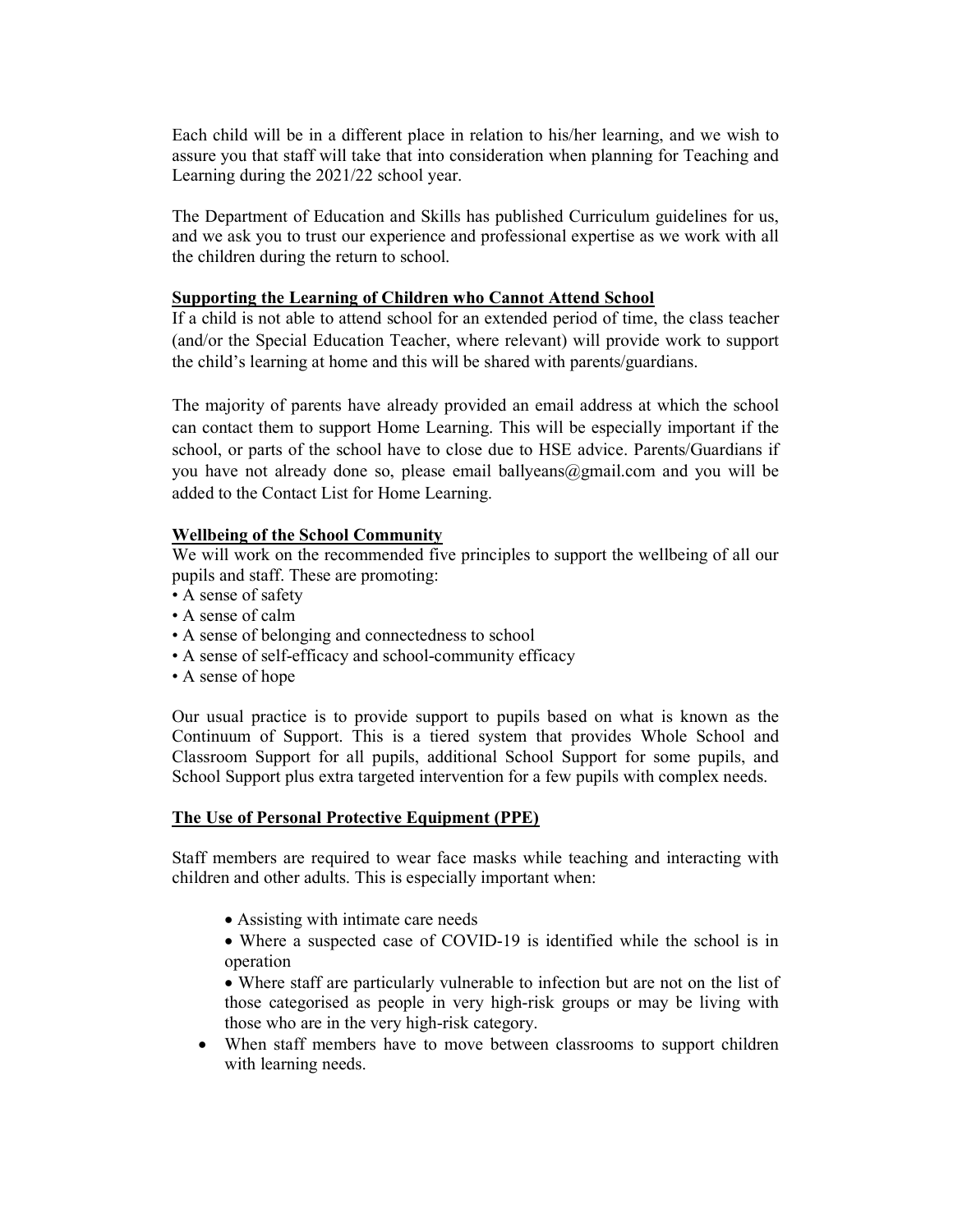Appropriate PPE will be available for dealing with suspected COVID-19 cases, intimate care needs and for first aid. Where staff provide healthcare to children with medical needs in the school environment, they will apply standard precautions as per usual.

#### Masks

The children are not required to wear masks or face coverings. Masks will be provided to staff members following the department guidelines.

#### **Gloves**

There is no need for the children to wear disposable gloves. They are considered inappropriate under the guidelines.

Staff members do not need to wear disposable gloves unless they are looking after a pupil's intimate care needs or administering First Aid.

There will be an emphasis on hand hygiene rather than on the wearing of disposable gloves.

## Hygiene and Cleaning

Sanitiser dispensers have been installed throughout the school e.g. at each entrance and in each classroom.

Water and soap is available in all the classrooms and, staff bathroom and staff room.

Hand hygiene will be promoted and encouraged, and parents/guardians are asked to support the school in reinforcing this message.

In accordance with the DES guidelines, the school will be thoroughly cleaned at least once per day. Particular attention will be focused on frequently touched surfaces – door handles, handrails, chairs/arm rests, communal eating areas, sink and toilet facilities.

All staff will have access to cleaning products and will be required to maintain cleanliness of their own work area. Under no circumstances should these cleaning materials be removed from the building. Staff should thoroughly clean and disinfect their work area before and after use each day.

Waste will be collected regularly from offices and other areas within the school.

Staff must use and clean their own equipment and utensils (cup, cutlery, plate etc.)

#### Illness and Dealing with a Suspected Case of COVID-19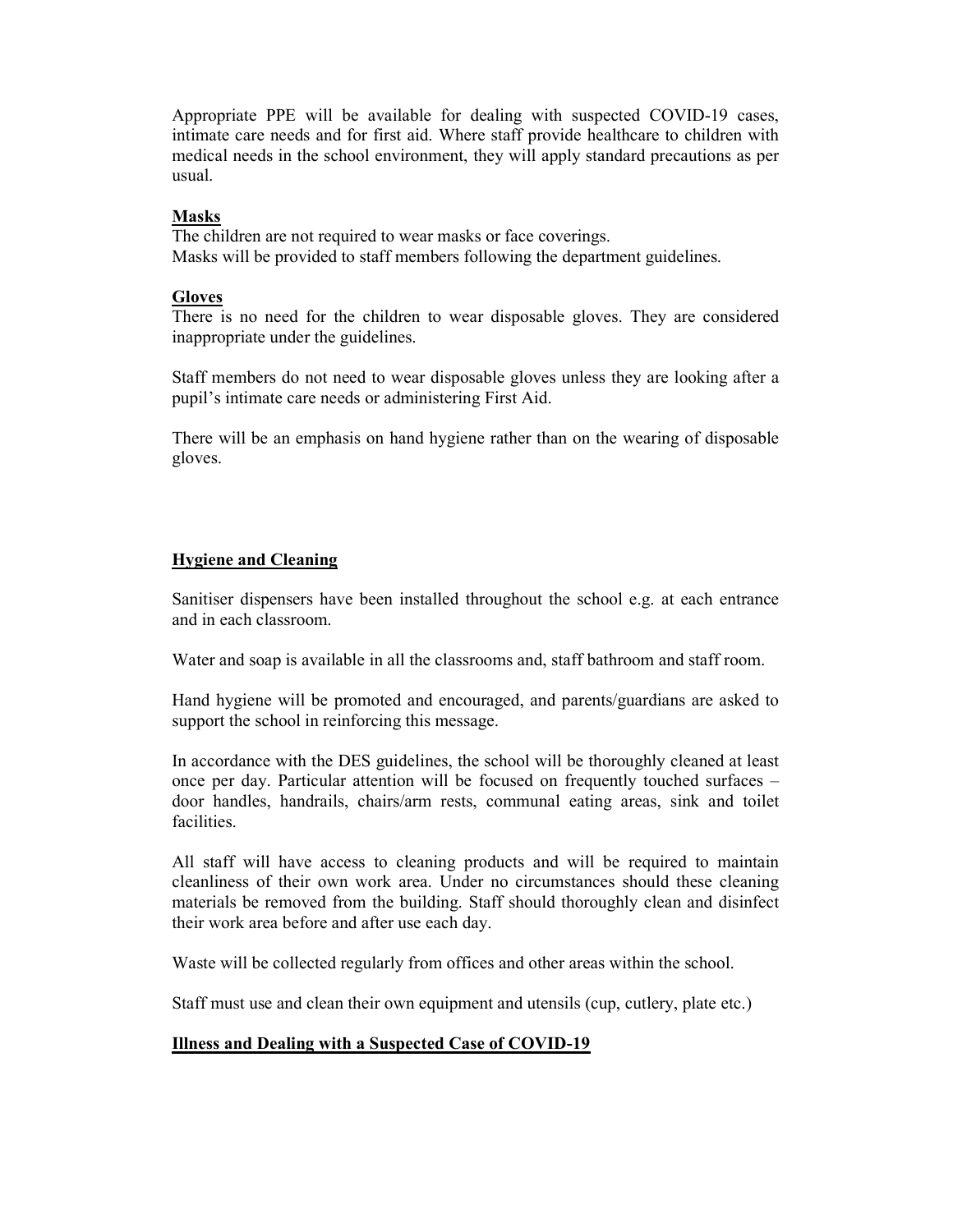We love to see all of our children at school every day. However, under the current circumstances, parents/guardians must keep children at home if they display any Covid-19 Symptoms. https://www2.hse.ie/conditions/coronavirus/symptoms.html

Staff must not attend school if they display any symptoms.

A designated isolation area has been created in the Hall.

If a staff member/pupil displays symptoms of COVID-19 while at school, the following procedure will be implemented:

The pupil will be accompanied to the isolation area. A distance of 2 meters will be maintained. If this is not possible, the person accompanying the child must wear a face covering.

If a pupil has a suspected case, parents/guardians will be contacted immediately by telephone. To help us in this regard, Parents/Guardians are asked to make sure that their contact details are kept up to date at all times.

Staff members who are symptomatic should immediately inform the Principal/Deputy Principal and go to the isolation area.

A face covering will be provided to the staff member/child who is symptomatic.

The staff member or child who is symptomatic should avoid touching people, surfaces and objects.

If the staff member/child is well enough to go home, arrangements will be made for them to be transported home by a family member, as soon as possible.

Anyone who is symptomatic is advised to inform their general practitioner by phone of their symptoms. Public transport of any kind should not be used to travel home.

If the staff member/child is too unwell to go home or advice is required, the school will contact 999 or 112 and inform them that the sick person is a Covid-19 suspect.

The isolation area and work areas will be thoroughly cleaned in line with the guidelines.

The HSE will inform any staff/parents who have come into close contact with a diagnosed case via the contact tracing process. The HSE will contact all relevant persons where a diagnosis of COVID-19 is made. The instructions of the HSE should be followed and staff and pupil confidentiality is essential at all times.

It is important to remember than any of us can get sick or unwell, and if we do, we need understanding and support from those around us. It is essential that anyone who feels unwell makes that known to the Principal/Deputy Principal as soon as possible.

#### COVID-19 Related Absence Management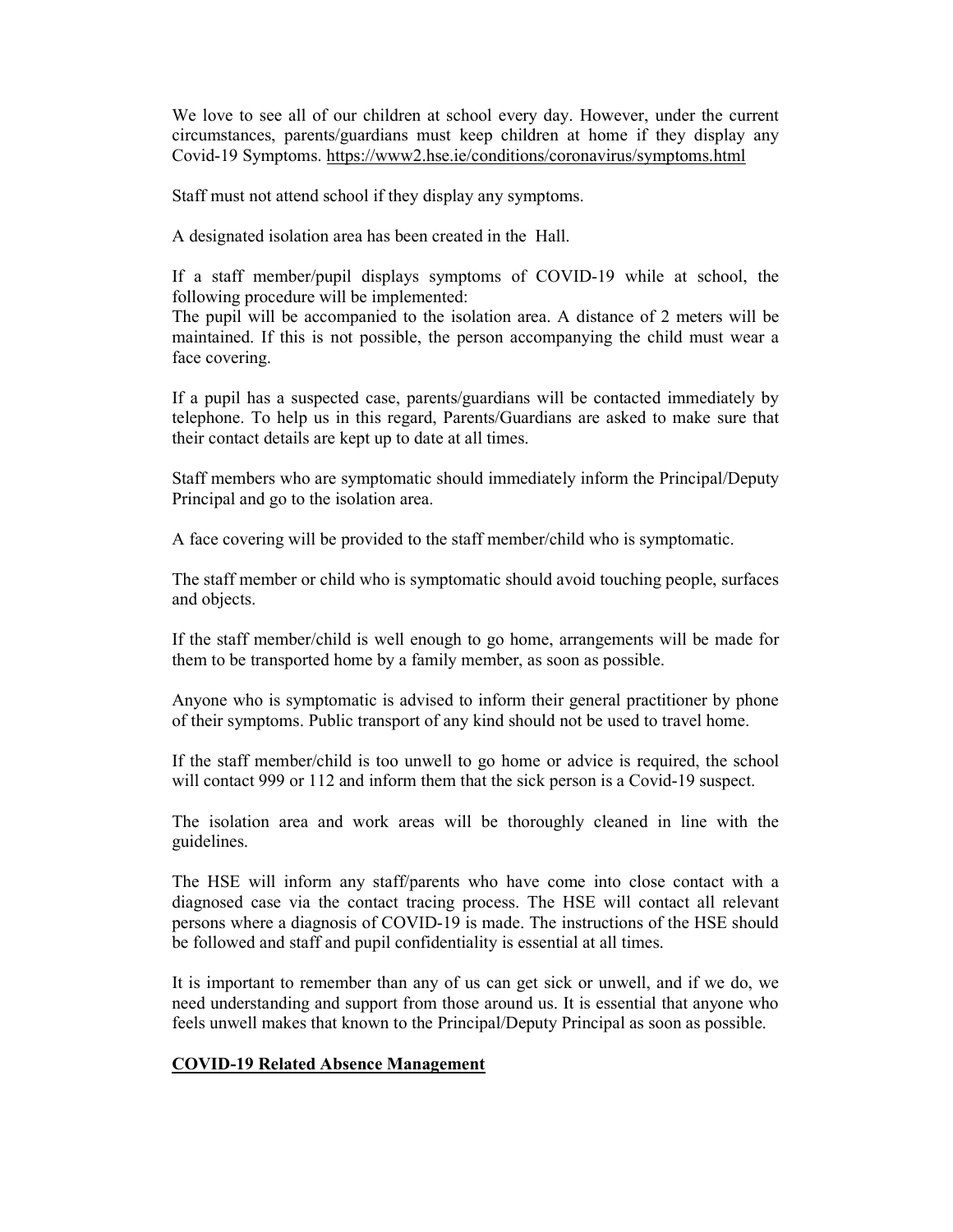COVID-19 related absences will be managed in line with agreed procedures with the Department of Education.

#### Teacher or SNA Absence and Substitution

If a teacher/SNA is unable to attend school, every effort will be made to secure a substitute teacher/SNA for the class/pupil. If a substitute teacher/SNA is not available, it is not appropriate for the class/pupil to be divided into groups and accommodated in other classes. In such circumstances, it may not be possible for the class/pupil to attend on that day. If that is the case, as much notice as possible will be given to parents.

#### Employee Assistance and Wellbeing Programme

Support for school staff wellbeing will be provided by Department Support Services including the PDST and CSL, as well as by the HSE's Health Promotion Team.

An Occupational Health Strategy is in place as a supportive resource for staff in schools. The aim of the Occupational Health Strategy is to promote the health and wellbeing of employees in the workplace, with a strong focus on prevention.

The Occupational Health Strategy comprises the Employee Assistance Service and the Occupational Health Service. The Employee Assistance Service (EAS) is provided by Spectrum Life under the logo of 'Wellbeing Together: Folláinne Le Chéile'.

A free-phone confidential helpline 1800 411 057 is available 24 hours a day, 365 days a year and staff members are encouraged to make use of the service when the need arises.

|                                           |                            | Completed |
|-------------------------------------------|----------------------------|-----------|
| Draw up and communicate the school's      | <b>BOM</b> in consultation |           |
| Covid-19 Response Plan                    | with Staff and Parents     |           |
| Appoint LWR and DLWR                      | Staff                      |           |
| Provide Return to Work Forms to all       | Principal                  |           |
| staff                                     |                            |           |
| Provide links to training                 | Principal                  |           |
| Complete and return RTW forms             | All staff                  |           |
| Complete Induction training               | All staff                  |           |
| Draw up list of PPE in advance of         | Principal                  |           |
| procurement process                       |                            |           |
| Purchase required PPE                     | Principal                  |           |
| Arrange for installation of sanitising    | Aide                       |           |
| units, provision of PPE to staff and      |                            |           |
| provision of cleaning materials to staff. |                            |           |
| Display signage                           | Aide                       |           |
| Investigate contactless payments system   | Deputy Principal           |           |

#### Tasks Identified to Date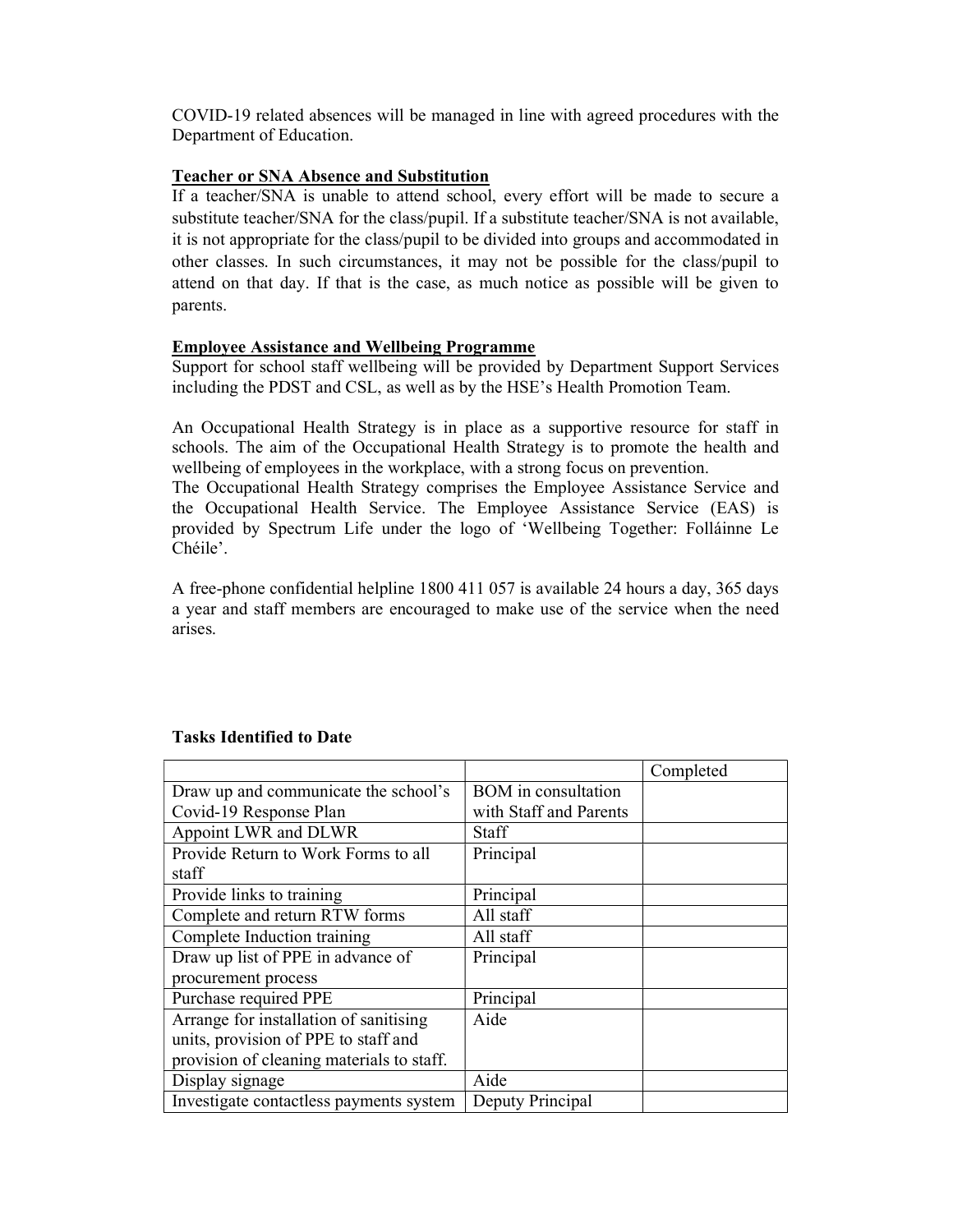| Create Isolation Area                                  | Caretaker           |
|--------------------------------------------------------|---------------------|
| Erect 'safe area' for Reception                        | Caretaker           |
| Review of HS and Covid-19 Risk                         | <b>BOM</b>          |
| Assessment                                             |                     |
|                                                        |                     |
| Plan for coat racks                                    | Staff               |
| Agree timetable for SETs and SNAs                      | SETs/SNAs/All staff |
| e.g. Allocate 2 SETs for Jun. Infs. to                 |                     |
| Second, and 2 SETs for $3^{rd}$ to $6^{th}$ . Keep     |                     |
| withdrawal to a minimum. In-class                      |                     |
| support as far as possible.                            |                     |
| Agree sanitising routines for                          | LSTs/SNAs           |
| LSTs/SNAs moving between Pods or                       |                     |
| <b>Class Bubbles</b>                                   |                     |
| Provide Notes to all school staff                      | <b>LWR</b>          |
| Agree classroom layouts                                | All staff           |
| Timetable for ICTs and plan for                        | ISM Team member     |
| sanitisation                                           |                     |
| Plan for provision of ICT needs to                     | <b>ISM</b> Team     |
| pupils in case we need to return to                    | member              |
| Home Learning                                          | Staff member        |
| Staffroom - arrange for social                         |                     |
| distancing.<br>Plan for a visit to the school by       | Class teacher and   |
| incoming Junior Infants                                | Principal           |
| J. Infs. To 5 <sup>th</sup> : Collect pupils' personal | All staff           |
| belongings, place in bags, label and                   |                     |
| move to pupils' 2021/22 classroom                      |                     |
| 6th: Collect pupils' personal belongings,              | Class teacher       |
| place in bags, label and bring to Front                |                     |
| Hall for returning to pupils                           |                     |
| Arrange for collection of 6 <sup>th</sup> Class        | Principal           |
| belongings                                             |                     |
| Organise and distribute Book Rental                    | Deputy Principal    |
| books to classrooms                                    |                     |
| Agree daily timetable to include                       | Staff               |
| staggered breaks                                       |                     |
| Agree supervision rotas                                | Ms. McNamara        |
| Agree and plan for morning drop off                    | Staff               |
| and afternoon pick up routines                         |                     |
| Plan for the possibility of remote                     | All staff           |
| learning if the school/part of the school              |                     |
| is advised to close by HSE                             |                     |
| Plan for how P/T meetings, General                     | All staff           |
| Information Meetings might take place.                 |                     |
| Arrange cleaning and sanitisation of the               | BOM/Principal       |
| building before school re-opens                        |                     |